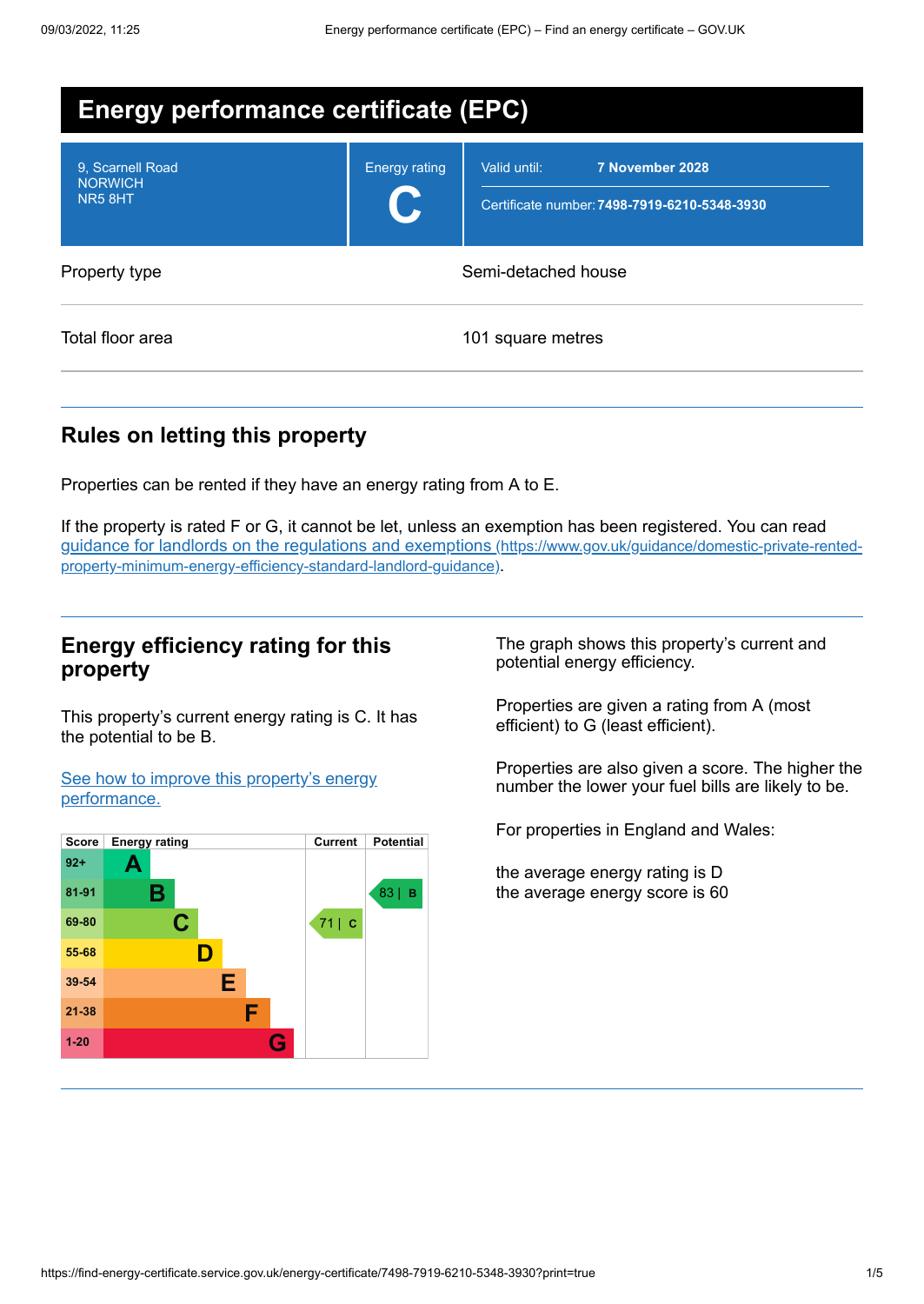# **Breakdown of property's energy performance**

This section shows the energy performance for features of this property. The assessment does not consider the condition of a feature and how well it is working.

Each feature is assessed as one of the following:

- very good (most efficient)
- good
- average
- poor
- very poor (least efficient)

When the description says "assumed", it means that the feature could not be inspected and an assumption has been made based on the property's age and type.

| <b>Feature</b>       | <b>Description</b>                         | Rating    |
|----------------------|--------------------------------------------|-----------|
| Wall                 | Cavity wall, filled cavity                 | Average   |
| Wall                 | Cavity wall, as built, insulated (assumed) | Good      |
| Roof                 | Pitched, 200 mm loft insulation            | Good      |
| Roof                 | Flat, insulated (assumed)                  | Good      |
| Window               | Fully double glazed                        | Good      |
| Main heating         | Boiler and radiators, mains gas            | Good      |
| Main heating control | Programmer, room thermostat and TRVs       | Good      |
| Hot water            | From main system                           | Good      |
| Lighting             | Low energy lighting in all fixed outlets   | Very good |
| Floor                | Solid, no insulation (assumed)             | N/A       |
| Floor                | Solid, insulated (assumed)                 | N/A       |
| Secondary heating    | Room heaters, mains gas                    | N/A       |

## **Primary energy use**

The primary energy use for this property per year is 189 kilowatt hours per square metre (kWh/m2).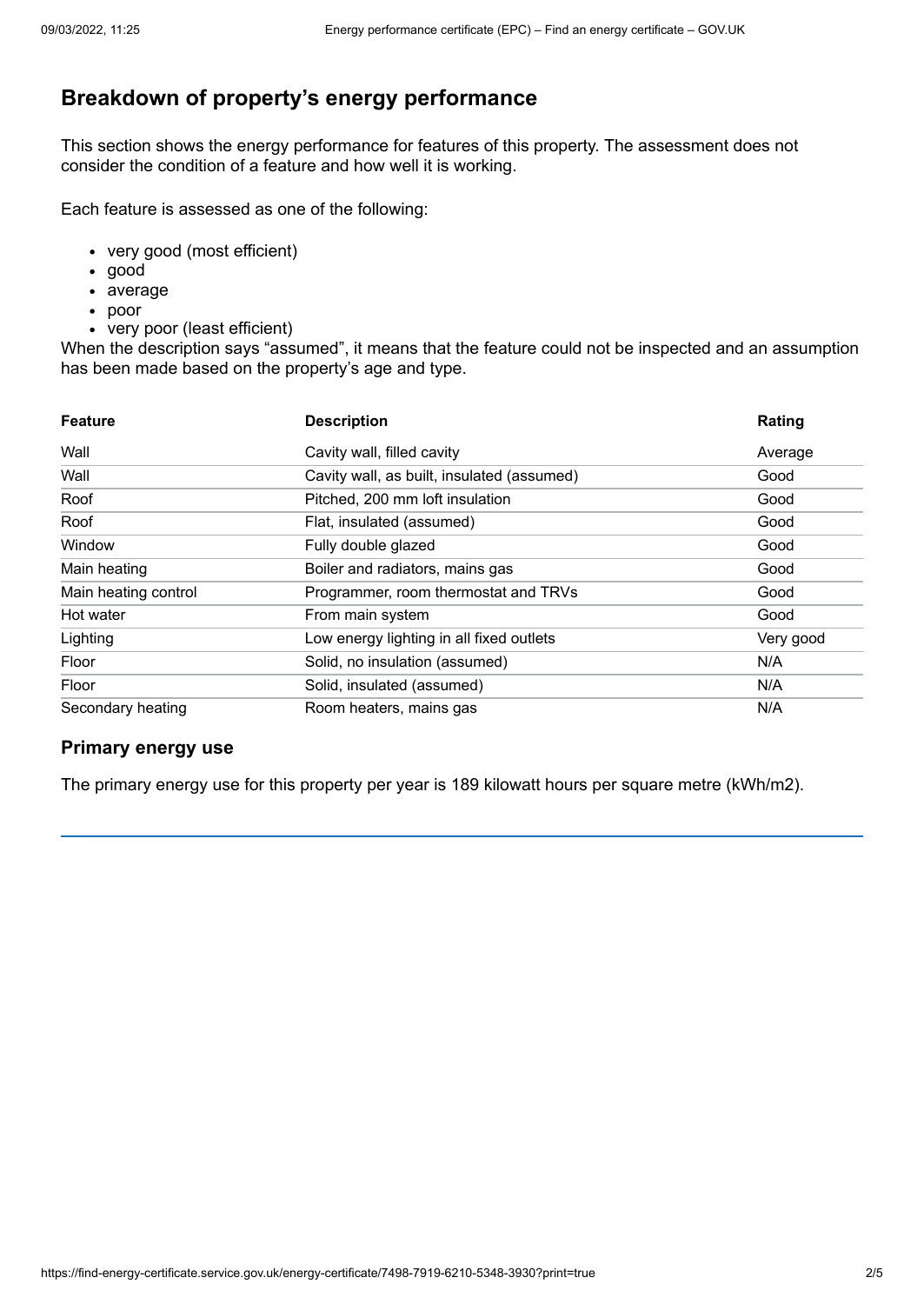| <b>Environmental impact of this</b><br>property                                                        |                 | This property produces                                                                                                                        | 3.4 tonnes of CO2 |
|--------------------------------------------------------------------------------------------------------|-----------------|-----------------------------------------------------------------------------------------------------------------------------------------------|-------------------|
| This property's current environmental impact<br>rating is D. It has the potential to be C.             |                 | This property's potential<br>production                                                                                                       | 2.0 tonnes of CO2 |
| Properties are rated in a scale from A to G<br>based on how much carbon dioxide (CO2) they<br>produce. |                 | By making the recommended changes, you<br>could reduce this property's CO2 emissions by<br>1.4 tonnes per year. This will help to protect the |                   |
| Properties with an A rating produce less CO2                                                           |                 | environment.                                                                                                                                  |                   |
| than G rated properties.                                                                               |                 | Environmental impact ratings are based on<br>assumptions about average occupancy and                                                          |                   |
| An average household<br>produces                                                                       | 6 tonnes of CO2 | energy use. They may not reflect how energy is<br>consumed by the people living at the property.                                              |                   |
|                                                                                                        |                 |                                                                                                                                               |                   |

# <span id="page-2-0"></span>**How to improve this property's energy performance**

Making any of the recommended changes will improve this property's energy efficiency.

If you make all of the recommended changes, this will improve the property's energy rating and score from C (71) to B (83).

| <b>Recommendation</b>             | <b>Typical installation cost</b> | <b>Typical yearly saving</b> |
|-----------------------------------|----------------------------------|------------------------------|
| 1. Floor insulation (solid floor) | £4.000 - £6.000                  | £30                          |
| 2. Solar water heating            | £4.000 - £6.000                  | £44                          |
| 3. Solar photovoltaic panels      | £5,000 - £8,000                  | £299                         |

## **Paying for energy improvements**

Find energy grants and ways to save energy in your home. [\(https://www.gov.uk/improve-energy-efficiency\)](https://www.gov.uk/improve-energy-efficiency)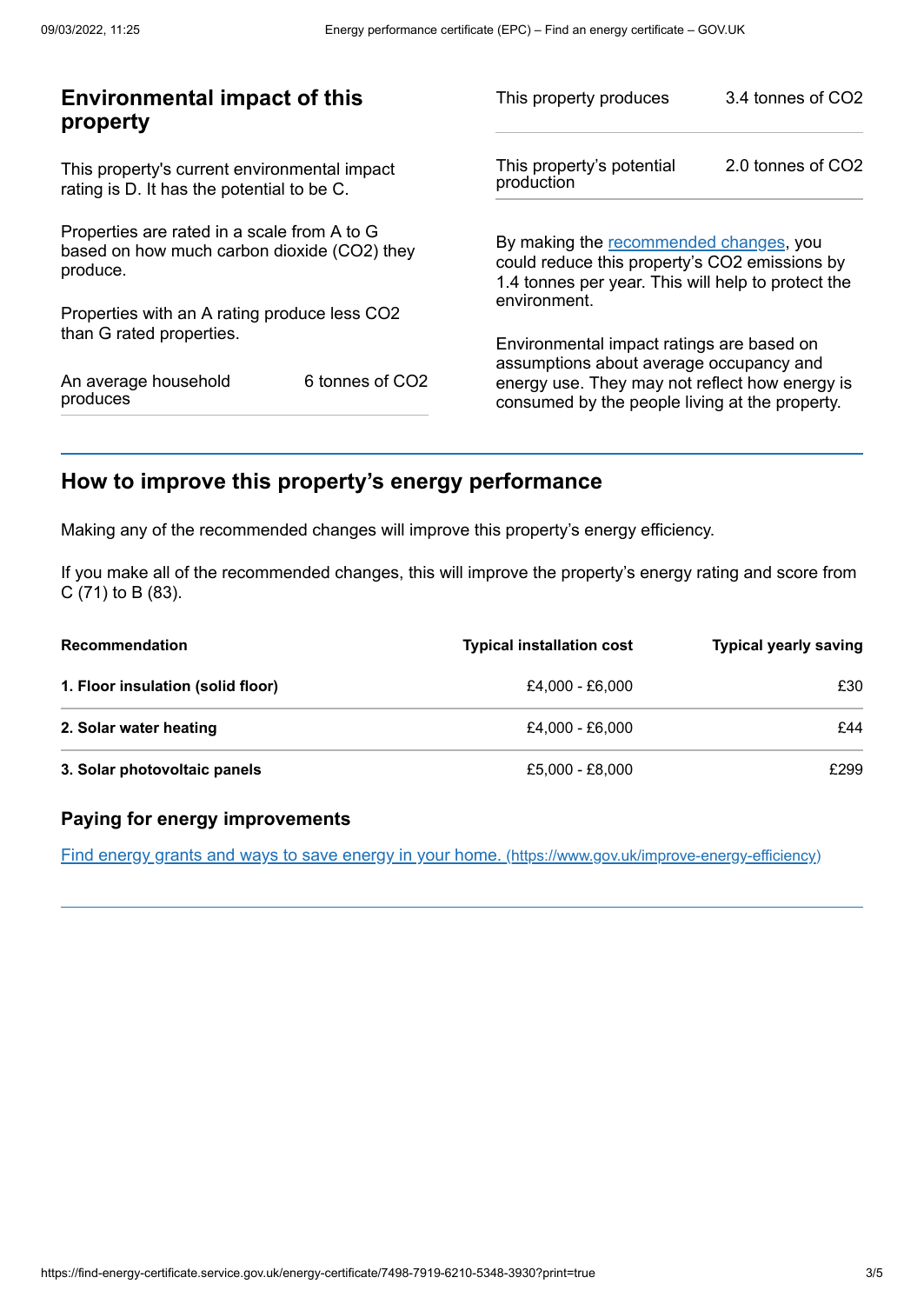## **Estimated energy use and potential savings**

| Estimated yearly energy<br>cost for this property | £741 |
|---------------------------------------------------|------|
| Potential saving                                  | f74  |

The estimated cost shows how much the average household would spend in this property for heating, lighting and hot water. It is not based on how energy is used by the people living at the property.

The estimated saving is based on making all of the [recommendations](#page-2-0) in how to improve this property's energy performance.

For advice on how to reduce your energy bills visit Simple Energy Advice [\(https://www.simpleenergyadvice.org.uk/\)](https://www.simpleenergyadvice.org.uk/).

#### **Heating use in this property**

Heating a property usually makes up the majority of energy costs.

#### **Estimated energy used to heat this property**

| Space heating | 9389 kWh per year |
|---------------|-------------------|
| Water heating | 2773 kWh per year |

#### **Potential energy savings by installing insulation**

The assessor did not find any opportunities to save energy by installing insulation in this property.

You might be able to receive Renewable Heat Incentive payments [\(https://www.gov.uk/domestic](https://www.gov.uk/domestic-renewable-heat-incentive)renewable-heat-incentive). This will help to reduce carbon emissions by replacing your existing heating system with one that generates renewable heat. The estimated energy required for space and water heating will form the basis of the payments.